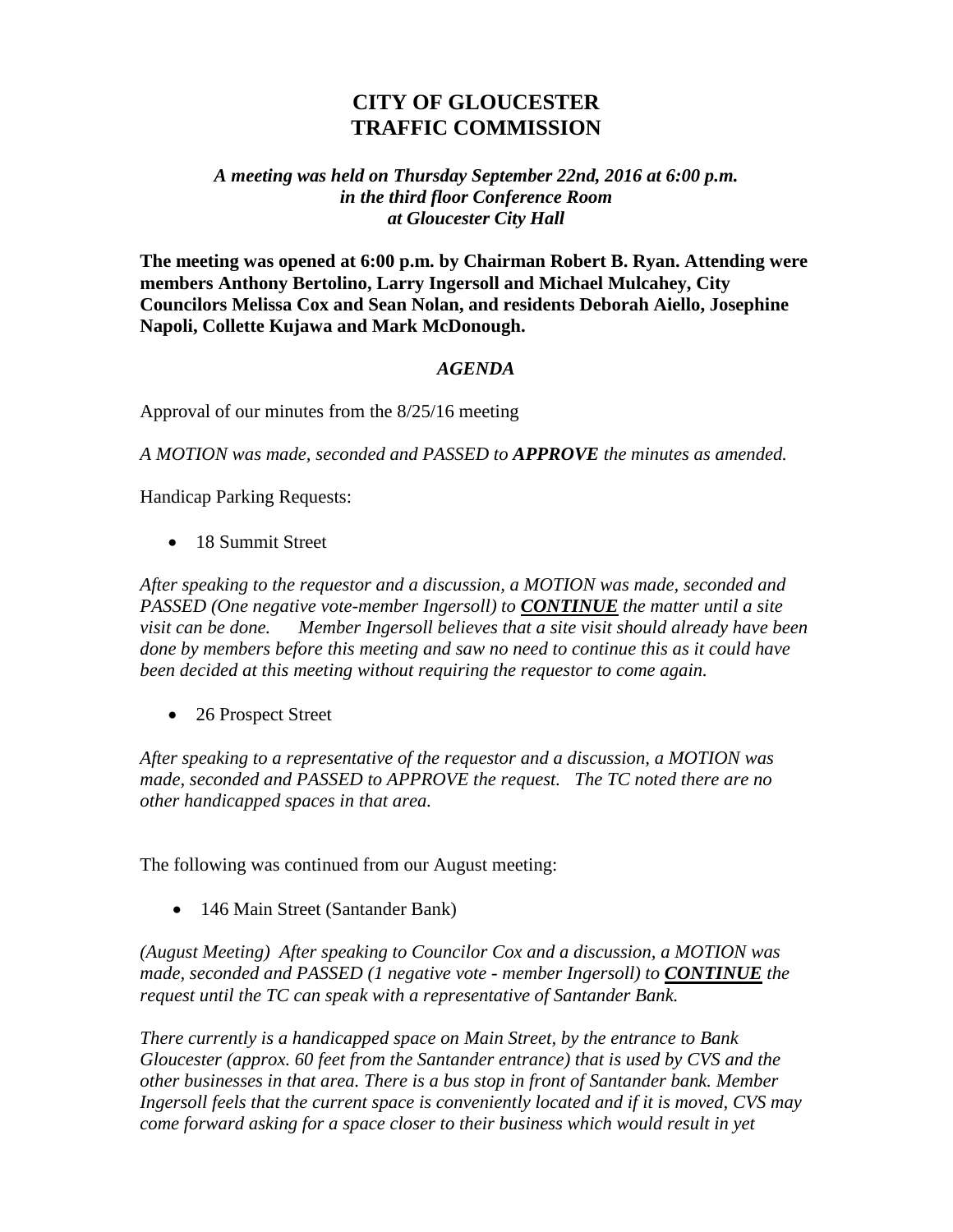*another metered space being removed from Main Street. Santander Bank has 2 spaces in their rear lot, but no handicapped access to the building from that location. Over the past few years, many Handicapped and Loading Zone spaces have been approved for Main Street and the amount of metered parking has been reduced considerably.*

*(September Meeting) At the request of Councilor Cox, this matter was CONTINUED as the bank manager was unable to attend and would like to speak on this matter.*

Handicap Parking Deletions and Removals:

- 11 School Street
- 89 Maplewood Avenue
- 13 Pearl Street

*After reviewing the requests and a discussion, a MOTION was made, seconded and PASSED to DELETE all three of these spaces.*

**Order #CC2016-037** *(Councilor LeBlanc)* **ORDERED** that the Traffic Commission conduct a traffic and speed study on Beach Court and that the Traffic Commission make a written recommendation to the Ordinance & Administration Standing Committee on the findings of their review including whether any traffic ordinance amendments are recommended.

*After a discussion, a MOTION was made, seconded and PASSED to CONTINUE the matter. The TC has questions to ask Councilor LeBlanc concerning this request and also noted that a speed study has never been done on such a short, dead end street.*

**Order #CC2016-038** *(Councilor Cox)* **ORDERED** that in accordance with Sec. 22-165 the Gloucester Code of Ordinances Sec. 22-279 "Thirty-minute parking" be amended by **ADDING** Commercial Street, for a distance of 27 feet from its southerly intersection with Beach Court.

*After a discussion and speaking to Councilor Cox, a MOTION was made, seconded and PASSED (one negative vote-member Ingersoll) to RECOMMEND the order be AMENDED to GCO Sec. 22-274 Two Hour Parking.*

*The dental office has been putting out hand-made signs saying that parking in front of their business was for their patients only. These have been removed. The two hour limit*  was favored as the TC felt that 30 minutes was not enough if people are in either the *dentist office or coffee shop. Member Ingersoll feels that there have been too many of these difficult to enforce time limit parking spaces lately and that parking at St. Peter's Park is an option. The TC also mentioned metering of that area.*